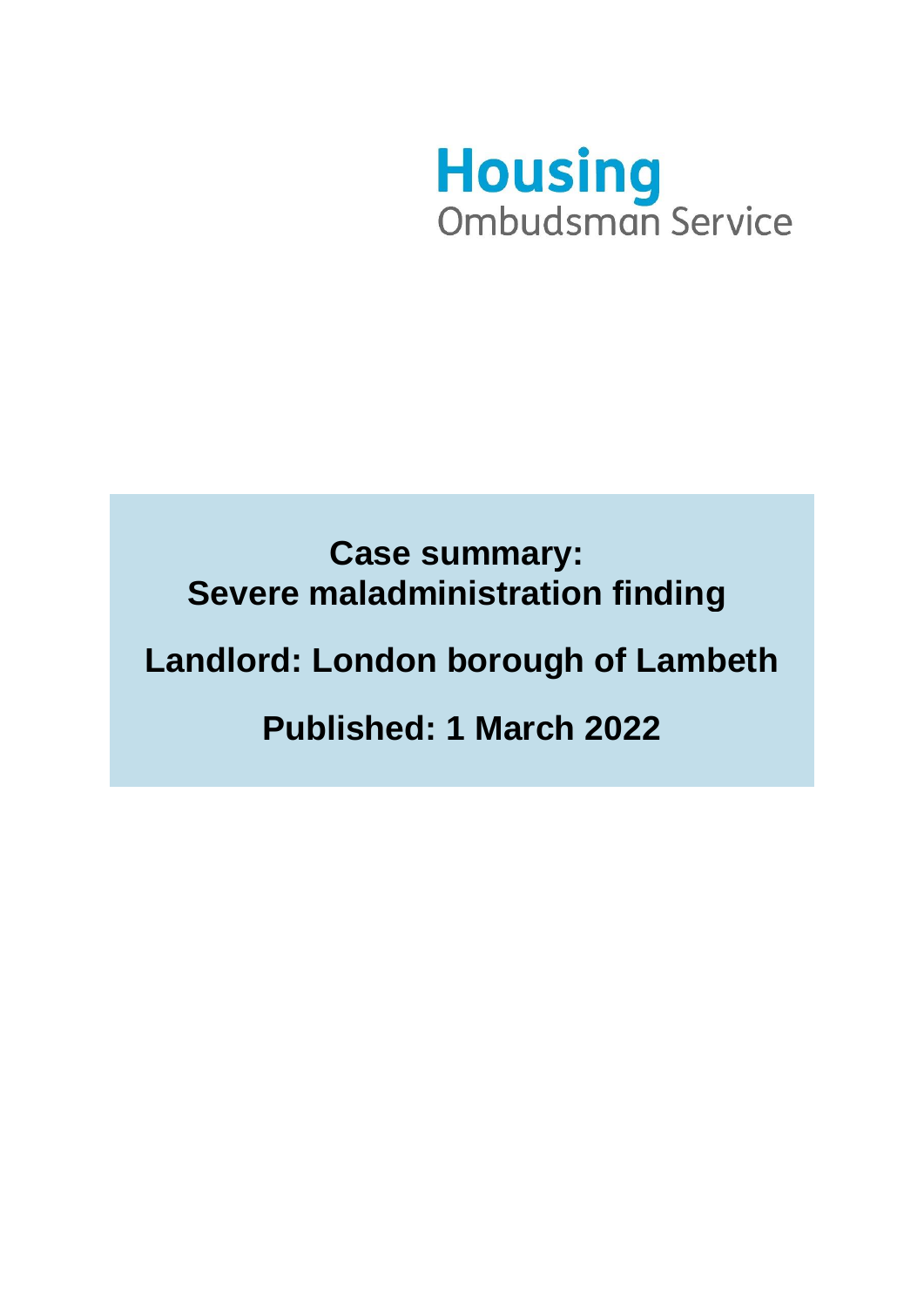## **Landlord: London borough of Lambeth**

#### **Complaint reference: 202003976**

**Complaint category: Repairs (leaks, damp, mould) and complaint handling**

## **The complaint**

Ms T complained about the landlord's response to water ingress at the property and its complaint handling. The Ombudsman has also considered the landlord's record keeping.

### **Background**

The Ombudsman has previously investigated a complaint that Ms T made about the landlord's investigation and repair of leaks at the property. The landlord was ordered to carry out works, such as inspecting and remedying pointing, and carrying out CCTV inspection of the external drains.

Following an inspection of the property the landlord's surveyor noted that most of the works ordered still needed to be completed. Inspections found further issues such as possible water ingress from above and a cracked soil pipe or leaking mains water supply. A CCTV inspection of drains to the walkway and an inspection for leaks to the main water supply in front of the property were recommended.

In response to a request from the Ombudsman for confirmation that the orders from the previous investigation had been carried out, the landlord said works had either been completed or were planned.

The landlord asked contractors for a progress report on the works that were ordered by the Ombudsman. It noted that the living room wall had been found to appear damp, and following an inspection of the external rear staircase and patio roof, the expansion joints had been found to have deteriorated. Orders had been raised for these works also, as well as a damp survey but the landlord required an update.

In response the contractor said that some works had been completed or not progressed because of various issues. The contractor emailed the surveyor referring to an inspection highlighting areas of concern that required further investigation.

An independent surveyor appointed by the landlord's legal team then carried out an inspection with regards to the water ingress and damp. This concluded that the property was suffering from an ongoing current and persistent leak, which appeared to arise from the leasehold property located immediately above, and had saturated the bathroom of the property, and caused damp and mould. The report concluded that as the major issue stemmed from the property above, the leaseholder should take any necessary action against the leaseholder of that property, rather than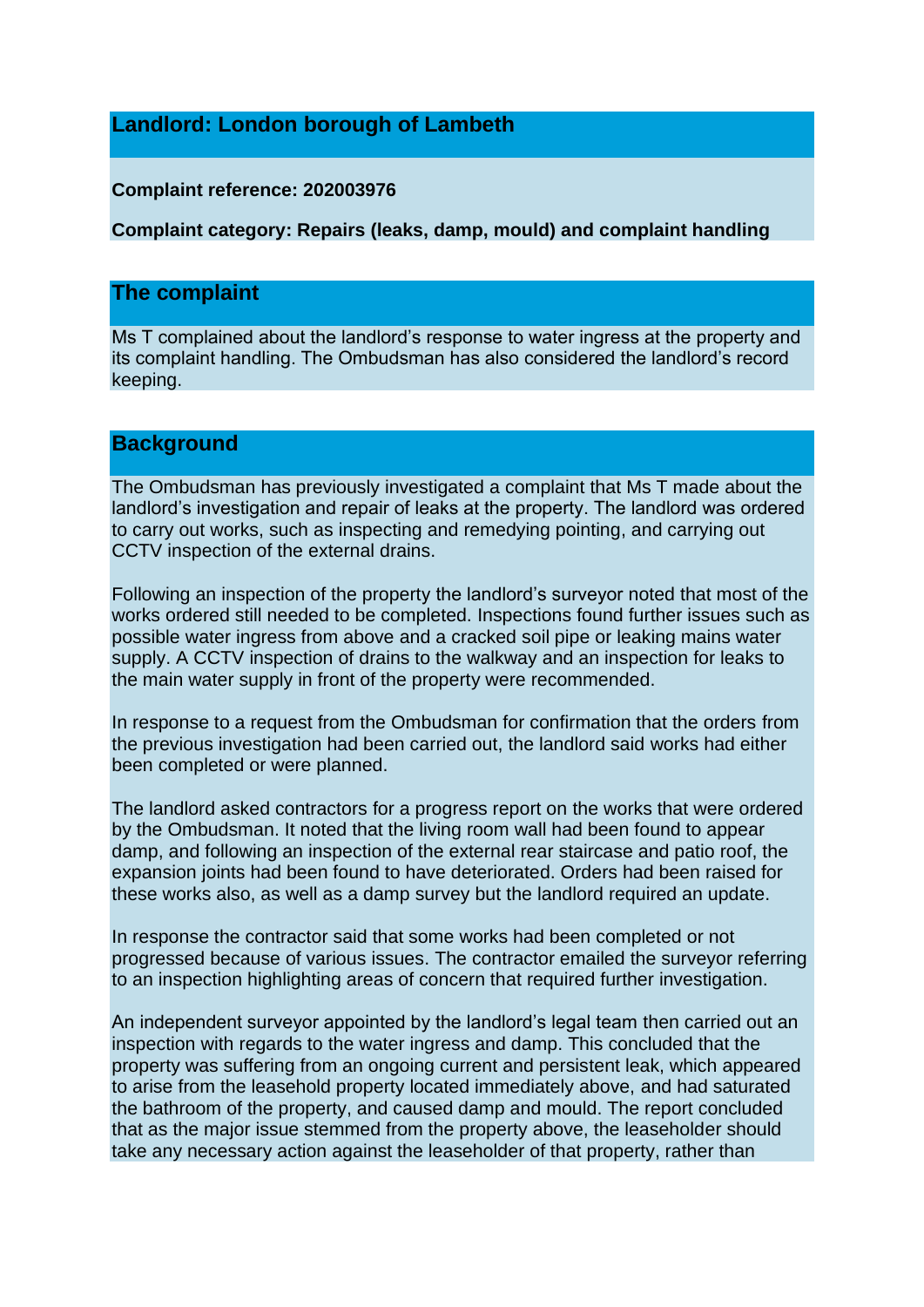against the landlord. However, it was for the landlord to remedy the ingress of moisture from the expansion joints.

Ms T's insurer said that it was unable to process the insurance claim as it understood that there were still a number of issues at the property, and it was awaiting the landlord and the leaseholder to resolve these.

In summer 2020 Ms T sent a complaint to the landlord, referenced the Ombudsman's previous determination and asked for proof of all the works ordered having been completed. She explained that her own insurers were limited in the action they could take as the problem was located outside of her property, and asked the landlord to raise a claim with its own insurer. She also contacted the Ombudsman to complain that these works had not been completed.

After a number of contacts from both the Ms T and the Ombudsman, the landlord sent a response in early 2021. It apologised for the delay and stated that works to the external pipes had taken place in an effort to resolve the leak, including a CCTV survey, and descaling of drains. It said she was required to arrange any checks to the inside of the property if there were still signs of a leak. It would be reviewing the concerns relating to the previous Ombudsman decision.

In response Ms T said that the issue was outside of her property, as had been concluded by surveys previously carried out. Ms T also noted that her request to refer the matter to the landlord's insurers had not been actioned, and no actual evidence of the works ordered by the Ombudsman being completed had been provided. She asked for the complaint to be reviewed.

Both Ms T and the Ombudsman contacted the landlord on several occasions following this, pursuing a response to the complaint. As this was not forthcoming, the Ombudsman issued the landlord with a Complaint Handling Failure Order and accepted the case for investigation.

The landlord provided its stage two response, apologising for the delay and any uncertainty and upset this may have caused. It set out the orders from the previous Ombudsman decision and noted Ms T's concern that these had not been completed. It said the landlord was trying to establish what had happened and would provide an update. There is no indication that an update was provided.

### **Assessment and findings**

In her complaint, Ms T explained that she has been dealing with the water ingress into her home since around 2015, which she states has caused damp and mould. She has explained that the problem has been extremely stressful and had a hugely negative impact on her and her family's wellbeing, as well as their use and enjoyment of their home. She has also explained that her insurers have been unable to progress her claim due to a lack of information and response from the landlord. As a resolution to the matter, she would like the water ingress and damp to be resolved, and compensation for the time, trouble and distress the issues have caused.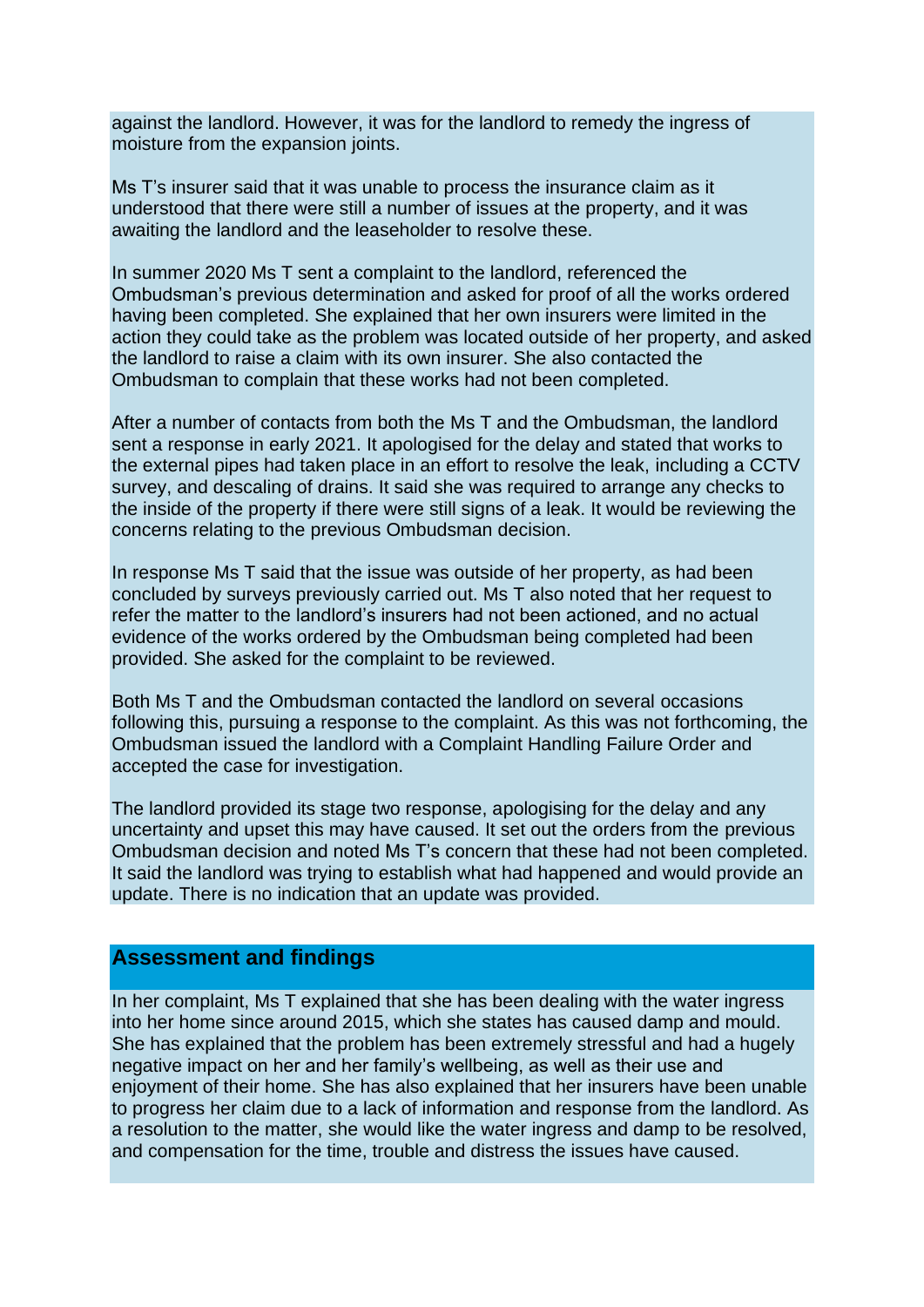The Ombudsman asked the landlord to submit information to assist with this investigation, including information related to the repairs such as, repair logs, records of dates the property was attended, an explanation of works completed at each visit, details of any outstanding issues identified; an explanation of any difficulties or obstacles which delayed the landlord's ability to carry out the repair; and confirmation that the repairs have now been completed or an explanation of any outstanding repairs relating to the complaint and any plan in place to resolve these.

It was also asked to provide evidence that all the works ordered in the previous Ombudsman decision had been completed, and to ensure that all documentation provided was clearly labelled using the same numbering system as set out in the information request.

In response to this the landlord has submitted a large number of emails, many of which are duplicated many times, in a file spanning many hundreds of pages. In its covering letter it has stated 'refer to the attached' in response to some of the request for information, but it has often not been possible to identify what exactly the landlord refers to.

The landlord took too long to raise works following on from the Ombudsman's previous determination, and when it did, it had inadequate systems in place to monitor these and ensure that they were completed. It is important to note that the orders were made to put right earlier failings by the landlord which had caused detriment to the Ms T. The landlord's further and significant failings in managing the associated works significantly compounded the detriment which had been caused.

There is little evidence of a joined-up approach between the landlord and the contractor, with the landlord seemingly struggling to determine what was happening with the works. For example, although a damp survey was carried out which recommended a CCTV survey, the landlord was still chasing the contractor for a copy of the report over a month later.

#### *Ongoing reports of water ingress at the property*

In relation to the overall issue of water ingress at the property, the limited information available is unclear on the cause of this, whose responsibility it is to remedy, and what action has been taken by the landlord to try and resolve the matter. It is not apparent whether investigations and works recommended to the landlord were completed.

There is no indication of the landlord's final position on the matter, in relation to the cause of the ingress and whether it was responsible for remedying this under the terms of the lease, or indeed if it ever took a view on this. Ms T's view is that there remain repair issues at the property which are the landlord's responsibility to address.

There have been significant failings in the landlord's handling of this matter and there has now been ongoing detriment to Ms T for several years. The landlord has failed to demonstrate that it has taken reasonable and appropriate steps to investigate and resolve the water ingress issues, with associated damp and mould, at the property.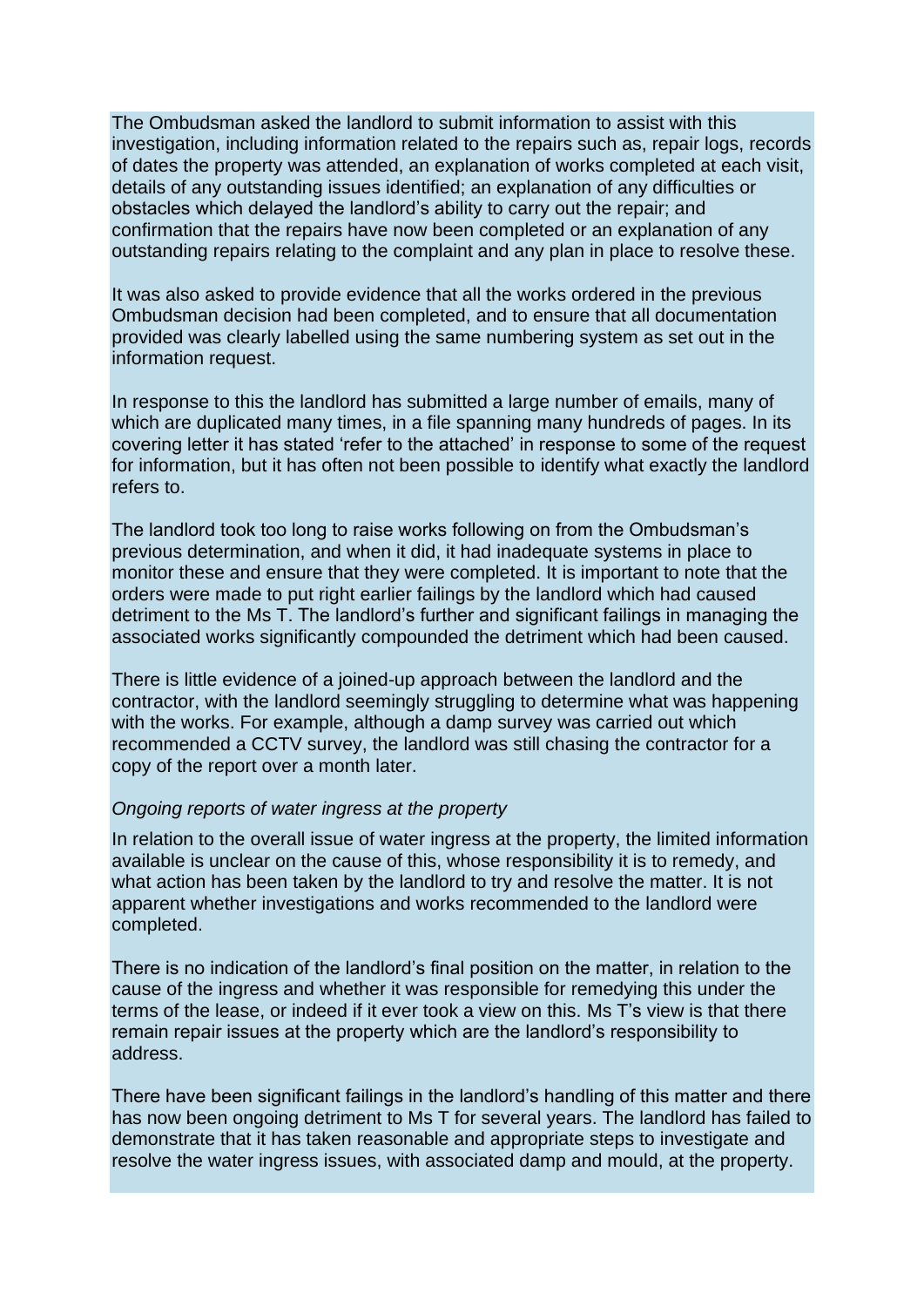#### *Handling of the formal complaint*

In terms of the handling of Ms T's formal complaint there were significant failings here too. Ms T made her initial complaint in 2020, and the Ombudsman followed this up with the landlord. However, it was not until early 2021 that a response was provided, some five months outside of the time frame stipulated in the complaint policy.

The response gave very little information, and failed to fully address the complaint. The subsequent stage two response, which took four months, failed to address the complaint, and did not respond to Ms T's request to refer the matter to the landlord's insurers. It is particularly concerning that despite having four months to interrogate its records and speak with staff, the landlord was unable to determine any details about the works to the property. This was not fair and the landlord failed to follow appropriate processes here. It is again indicative of significant record keeping issues. The failings in the landlord's complaint handling further compounded the detriment caused to Ms T by its failures in its handling of the substantive issue.

Outside of this complaint, the landlord has advised the Ombudsman that it has since reviewed its complaint case management. This has included planning a casework system upgrade to monitor compliance and reporting which allows for daily performance management and aggregation of trends. In addition, it communicated its intention to restructure its Housing Complaints Team to improve complaint handling. However, it is not known whether these planned changes have taken place, and as can be seen from this case, as recently as mid-2021 its response to this complaint was very poor.

The Ombudsman is satisfied that the landlord's recent service improvements may mitigate some of the failings identified in this report. However, while the improvements set out explicitly address the management of day-to-day responsive repairs, it is not known whether they address works such as these which seem to fall outside of day-to-day repairs.

### *Record keeping*

The landlord has been unable to provide the Ombudsman with coherent and sufficient records of investigation and works undertaken at the property. This indicates a poor level of record keeping and/or record retrieval. Poor record keeping, or retrieval of records, has evidently hampered the landlord's staff having clear oversight of the water ingress and repair issue, its ability to address the formal complaint, and ability to provide insurers with sufficient documentation.

## **Determination**

We found severe maladministration in the landlord's handling of works relating to water ingress at the property. We also found severe maladministration in the landlord's handling of the formal complaint about this matter and maladministration in the landlord's record keeping.

We ordered the landlord to pay a total of £2,150 in compensation.